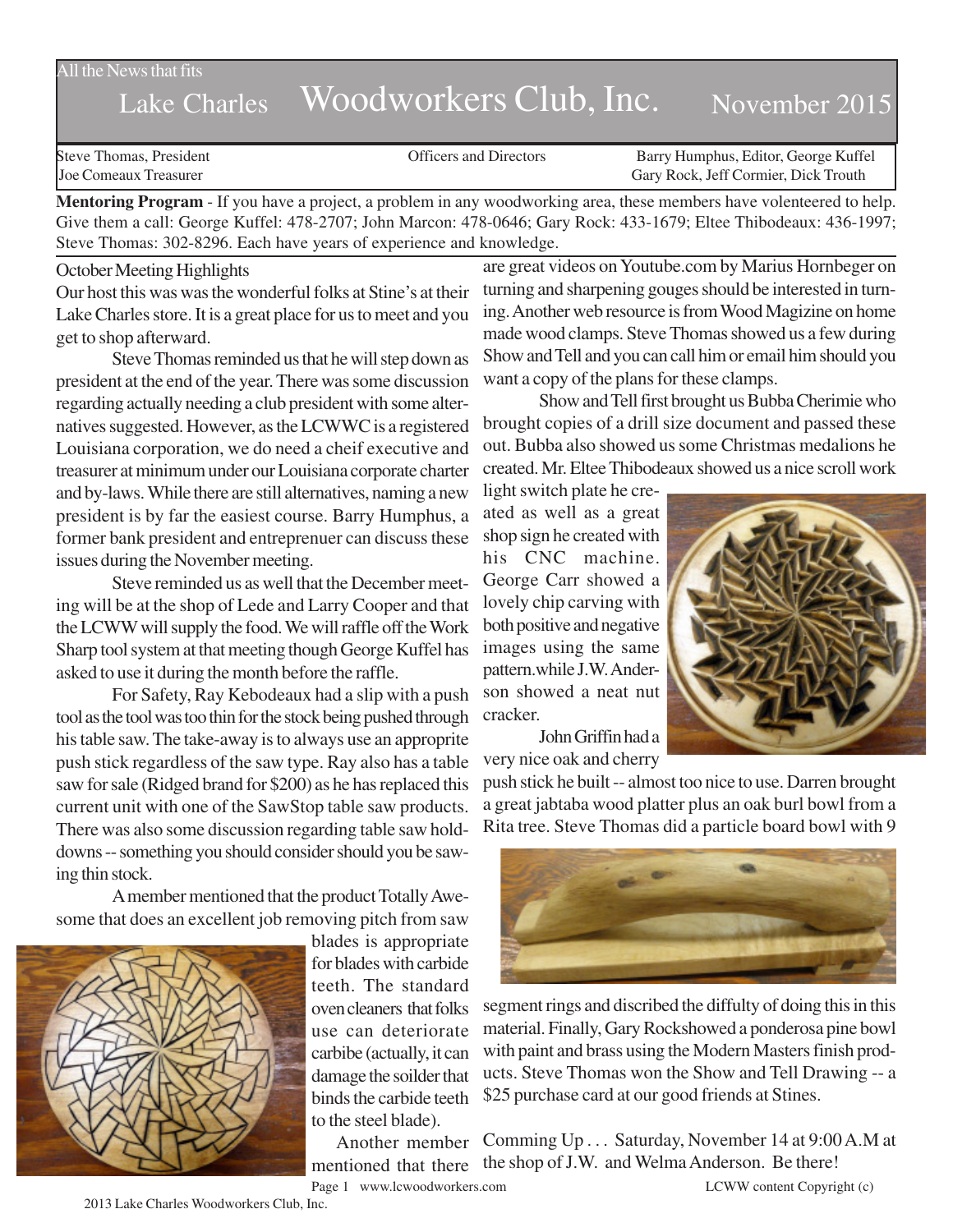## Sharpen Once, Cut Twice: The Circle

As woodworkers, we'd much rather be working with tools than working on them, so we tend to put off sharpening until we absolutely have to. The tools get too dull to make clean cuts, and the drudgery begins. But with this simple, easy-toremember technique, you can put your chisels and plane irons back to work with scalpel-sharp cutters in mere minutes.

A chisel or plane iron must have a dead-flat back to cut properly. Spritz the coarse side of a 325-grit diamond stone with water and rub the back of the tool side-to-side until you get an even scratch pattern. Repeat the process on the extra-fine face of the diamond stone (1,200 grit), and then on the ceramic stone (6,000 grit) to polish the back. Stop when you achieve a flat, mirrorlike surface. Once the back shines, you'll never have to repeat this step again.

If you don't have such stones, an easy solution is to use the same grits of wet/dry sand paper on a piece of plate glass. Spray the paper side and the glass with a squirt of contact spray-on glue and flatten the back An easy, inexpensive option for flattening stones is to use sandpaper, as shown right. Start with a reliably flat surface, such as a piece of 1/2" thick glass (with edges ground smooth). Apply 100-grit, selfadhesive, wet-dry sandpaper and rub the wetted (or oiled) stone over it until flat. Repeat with a few strokes on 400-grit



paper to remove any coarse scratches. If you flatten your waterstones every time you sharpen and these stones show little wear, skip the 100-grit step.of your chisel or plane iron the same as you would on stones. Wet/dry sand paper can be purchased

at most home supply stores as well as auto parts stores.

Lee Valley offers the stones in their catalog and online: #05M09.01, Lee Valley, 800-871-8158, leevalley.com Extra fine/coarse DMT DuoSharp diam; 6,000-grit Shapton GlassStone ceramic water stone.

With a grinder or the coarse side of your diamond stone, establish a 25° bevel on the front face of your blade. Secure the blade in the honing guide and sharpen the tip at 30?, starting with the extra-fine diamond stone and polishing with the ceramic stone. When your tool shows signs of dulling, sharpen that tip again at 30° using the 1,200- and 6,000grit stones. After several sharpenings, the leading edge will take up more and more of the blade's front face. When it approaches one third to one half of that surface, regrind the blade at 25° and start the circle of sharpening over again.

### Flattening Your Sharpening Stones

So now that you have used the technique above and do this often to keep your tools razer sharp, you will eventually have to flatten the stones.

Over time, sharpening stones wear more in the middle than along the edges. If you continue to sharpen in the dished area of a stone, your tools' cutting edges will have slightly rounded edges. That's why it's critical to remove the high sides.

Waterstones and oilstones wear at greatly different rates: The softer of the two, waterstones, dish out faster and need to be flattened more often. We recommend flattening them at the beginning of every sharpening session-it's a 15 second job in most cases. Flatten oilstones about every 10 sessions. Another benefit of flattening your stones: You'll remove embedded metal filings that impair the stone's sharpening action.

An easy, inexpensive option for flattening stones is to use sandpaper. Start with a reliably flat surface, such as a piece of 1/2" thick glass (with edges ground smooth). Apply 100-grit, self-adhesive, wet-dry sandpaper and rub the wetted (or oiled) stone over it until flat. Repeat with a few strokes on 400-grit paper to remove any coarse scratches. If you flatten your waterstones every time you sharpen and these stones show little wear, skip the 100-grit step.

Add water or oil to the stone when flattening. A rubber mat holds the glass firmly, and a towel below it soaks up any stray moisture.ond bench stone.

A flattening plate -- a harder, abrasive stone -- also makes quick work of dished-out stones. If your sharpening stones did not come with a flattening plate, you can buy an effective silicon-carbide. To flatten a stone, wet it with water or oil (depending on the type of stone) and rub the flattening plate evenly over its entire surface until all grayish evidence of previous sharpenings has disappeared. If you can't tell if it's flat, simply make a series of pencil marks across the stone, and then flatten until the marks vanish.

Finally, you must occasionally flatten your flattening plate as well. Use the sandpaper method described above. Make pencil marks down its length and rub until gone. For convenience and portability, I like Norton's three-waterstone kit, because two stones soak while you sharpen with the one sitting on top.

Flattening plate: #833914, Woodcraft, 800-225- 1153, woodcraft.com. Norton waterstone kit: #IM83-W, SharpeningSupplies.Com,800-351-8234, sharpeningsupplies.com.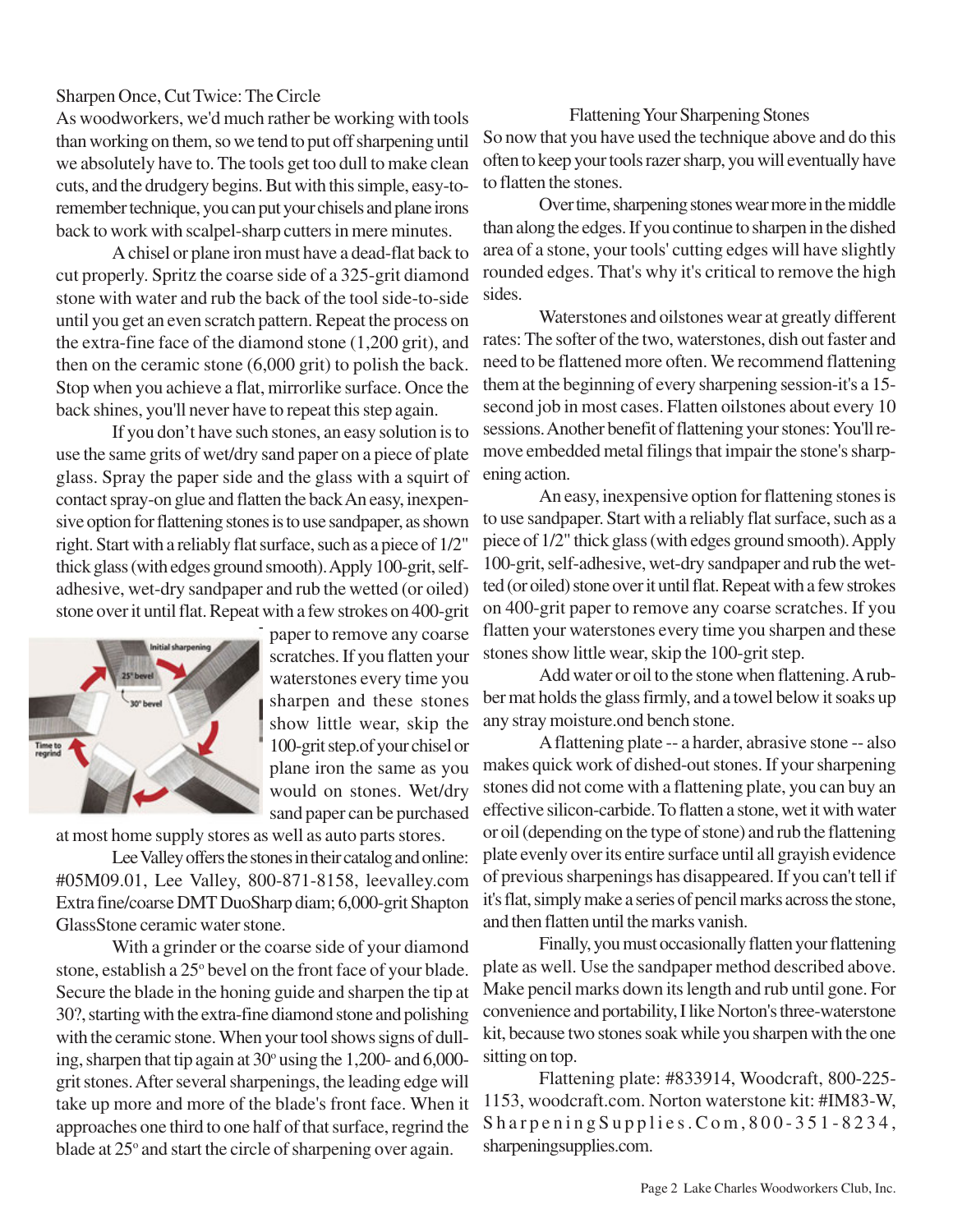## Chisels: Handy After All These Years

Though the chisel has been around since the beginning of woodworking, a sharp chisel can do a lot for you, even today.

Tools don't come much simpler than the chisel. Though the drawing shows one with a wooden handle, many today feature plastic handles. Plastic handles absorb shock and resist deformation at the end when driven by a mallet, making them ideal for general shop use.

If you buy a wooden-handled chisel and you'll be using a mallet on it, look for one with a leather washer between the bolster and the handle to help absorb shock. A steel hoop around the top of the handle minimizes mushrooming. (Stouter double-hooped handles feature one steel hoop at the top and another in place of the brass ferrule at the bottom.).

Over the centuries names by the hundreds have been heaped upon chisels. You'll hear references to the firmer chisel (an ordinary, general-purpose chisel with a blade 3-5" long), butt chisel (a shorter chisel), framing chisel (a wider, heavier one), mortise chisel (a longer version), paring chisel (one with a long, flexible blade), and more.

But when you're buying chisels, those names don't mean much. You'll do better to pick a chisel by looking at it and assessing how well it fits your needs than by relying on a name. A blade of high-carbon steel and a durable handle are the most important features.

Don't even try to use a dull chisel. Hollow grind the edge on a grinding wheel, maintaining the factory bevel angle. Then hone the blade on a flat oilstone or waterstone, using a sharpening jig. See the earlier article should you want to sharpen a chisel.

Be sure, too, to keep the back of the blade flat all the way to the cutting edge. If it curves up, the chisel may be hard to control and won't cut cleanly.

Chisels handily meet many workshop situations. But, leave such things as opening paint cans or prying off door and window trim to the proper tool. You can use the chisel to clean off dried glue squeeze-out, pare down a tenon to fit a mortise, or trim a plug flush to a surface. Here are some other chores where the chisel comes in handy:

After drilling to remove most of the waste, go in with a chisel to finish a mortise. Work with the bevel up--that is, facing away from the mortise wall. For a through mortise, cut inward from both sides to prevent splintering the back.

The chisel shines for squaring up corners, as in this routed rabbet. First, hold the chisel vertically to make a cut extending each side to the corner. Then, remove the waste

with a cut into the side of the rabbet, as shown at right. Toward the bottom of the rabbet, turn the chisel over, and work with the bevel flat against the wood.

Set hinges and other hardware into shallow mortises so they'll sit flush with the surface. Trace the item's outline on the wood with a knife blade. Holding the chisel perpendicular to the surface with the back of the blade to the line, cut to the required depth. Then, clean out the shallow mortise with the chisel. Here you work with the bevel down.

Cut the sides of the dado to depth with a backsaw or chisel. Then, clear out the waste with a chisel of appropriate width, as shown at right. A scrapwood gauge block, shown, guides the chisel straight into the end of the dado for a flat bottom. (You don't need it as you cut farther in.) To bring the top of the gauge block flush with the bottom of the dado, shim it with a 3x5" notepad opened to the required thickness. Cut from both ends to prevent tearout.

### Marking Gages

When it comes to marking cutlines and laying out joints, it's hard to beat the simplicity and accuracy of a marking gauge.

A marking gauge provides a fast and accurate way to mark lines parallel to the edge of a workpiece, either with the grain or across it. A marking gauge's advantage over a pencil is that its pin, which you should sharpen to a knife edge, produces a very fine mark that does not broaden, and it scores the workpiece for chiseling and saw cuts (preventing splintering).

There are a number of ways you can use a marking gage: Easily mark the center of boards for re-sawing; marking stock edges for joining; Lay out lines for cutting joints, such as dovetail or mortise and tenon.

The basic marking gauge consists of four parts: an 8– to 12"–long beam, a fence, a fence-locking device, and a marking pin. The fence slides along the beam to set the required marking distance to the pin. A locking device, such as a thumbscrew or wedge, secures the fence to the beam at the set position. Some gauges have a removable marking pin, which makes it easy to sharpen the pin or replace it. Also, the beams of some gauges are ruled to allow for direct setting of the marking dimension without the need for measuring.

One type of marking gauge, a mortising gauge (photo at the top of the page), has a single marking pin for general layout and another pair of pins on the opposite side of the beam for easy mortise layout. One pin is fixed and the other slides in the beam to set the mortise width.